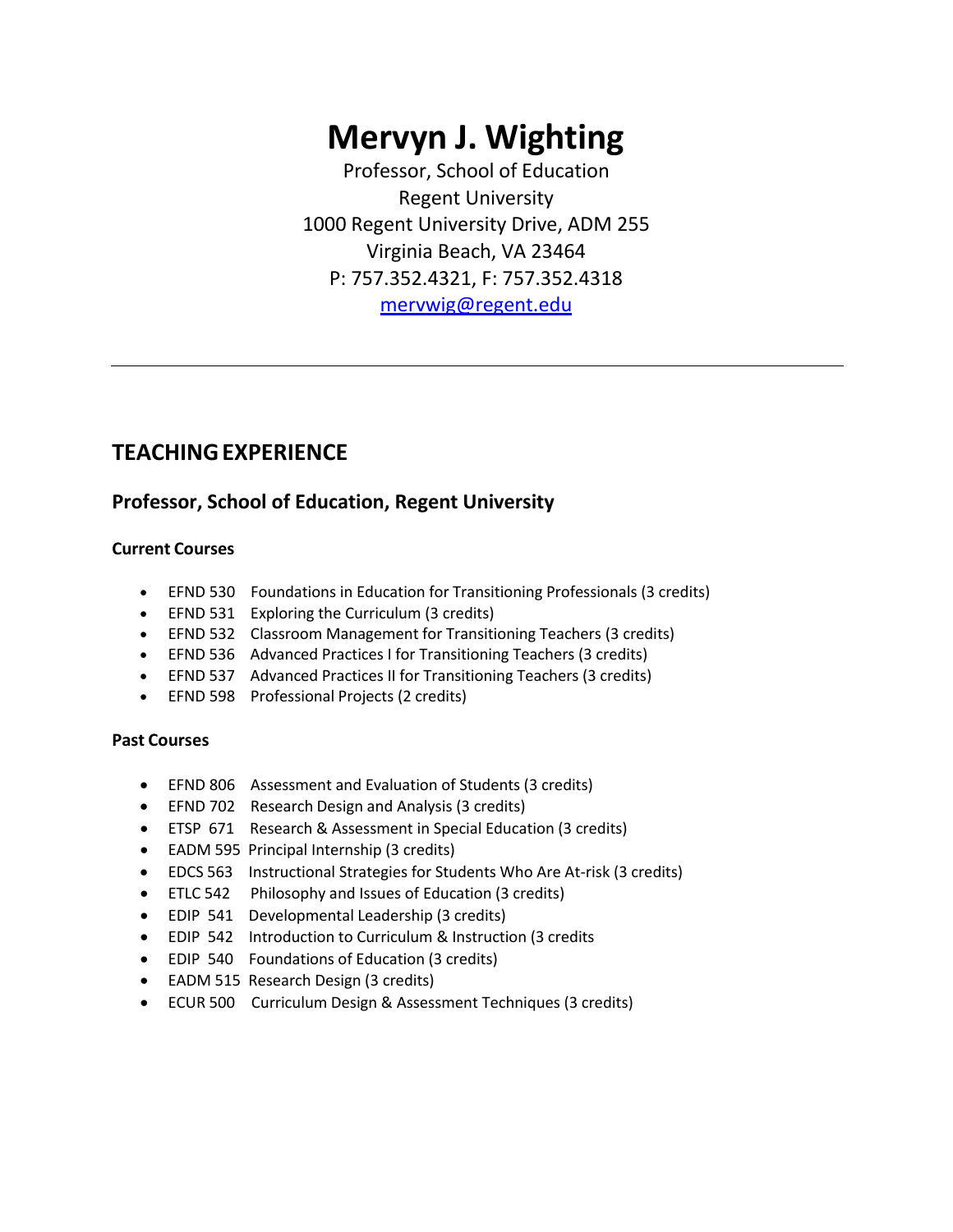## **Adjunct Professor, Old Dominion University**

#### **Courses Taught**

- ECI 536 Classroom Management and Practice (3 credits)
- ECI 635 Research Methods in Education (3 credits)
- ECI 639 Dynamic Assessment of Teaching and Learning (3 credits)
- ECI 695 Individualizing Instruction (3 credits)
- ECI 695 Internet Resources for Teachers (3 credits)
- ECI 695 A Framework for Teaching (3 credits)
- ECI 695 In Search of Understanding (3 credits)
- ECI 695 Implementing Research (3 credits)

### **Awards**

- 2020 Awarded Regent University Chancellor's Award for Excellence (Professor of the Year, 2019/20).
- 2020 Awarded Regent University Faculty Award for Excellence in Scholarship and Research.
- 2019 Appointed Academic Member of The Athens Institute for Education and Research.
- 2017 Appointed Virginia state representative for the National Association for Alternative Certification.
- 2011-2012 Awarded Professor of The Year School of Education, Regent University.
- 2010 Recipient of 2010 award for Innovative Excellence in Teaching, Learning and Technology by the International Conference on College Teaching and Learning.
- 2010 Collaborative award for Educational Research by the National Association for Alternative Certification.
- 2018-2019 Collaboratively awarded \$5,000 faculty research grant.
- 2016-2017 Collaboratively awarded \$900 faculty research grant.
- 2015-2016 Collaboratively awarded \$5,000 faculty research grant.
- 2013-2014 Collaboratively awarded \$3,714 faculty research grant.
- 2011-2012 Collaboratively awarded \$1,550 faculty research grant
- 2011-2012 Project Director, \$255,000 federal Transition to Teaching grant.
- 2010-2011 Project Director, \$245,200 federal Transition to Teaching grant.
- 2009-2010 Project Director, \$232,200 federal Transition to Teaching grant.
- 2008-2009 Project Director, \$242,200 federal Transition to Teaching grant.
- 2007-2008 Project Director, \$248,200 federal Transition to Teaching grant.
- 2008-2009 Collaboratively awarded \$5,500 faculty research grant.
- 2007-2008 Collaboratively awarded \$6,513 faculty research grant.
- 2006-2007 Collaboratively awarded \$6,055 faculty research grant.
- 2005-2006 Collaboratively awarded \$3,939 faculty research grant.
- 2004-2005 Collaboratively awarded \$5,300 faculty research grant.

# **Recent Publications**

- Martinez, R. & Wighting M.J. (In development). Measuring relationships between children and their teachers*.* To be submitted to *The Athens Institute for Education and Research.*
- Martinez, R. & Wighting, M.J. (2021). Teacher preparation strategies: Do best practices work in the field? *International Journal of Education and Social Science, 8*(4),63-74.
- Wighting, M.J. (2019). Theory to Practice: Researching Best Practices in Preparing Teachers for Secondary Schools. In Papanikos, G.T. (Ed.), *Abstracts of 21st Annual International Conference on*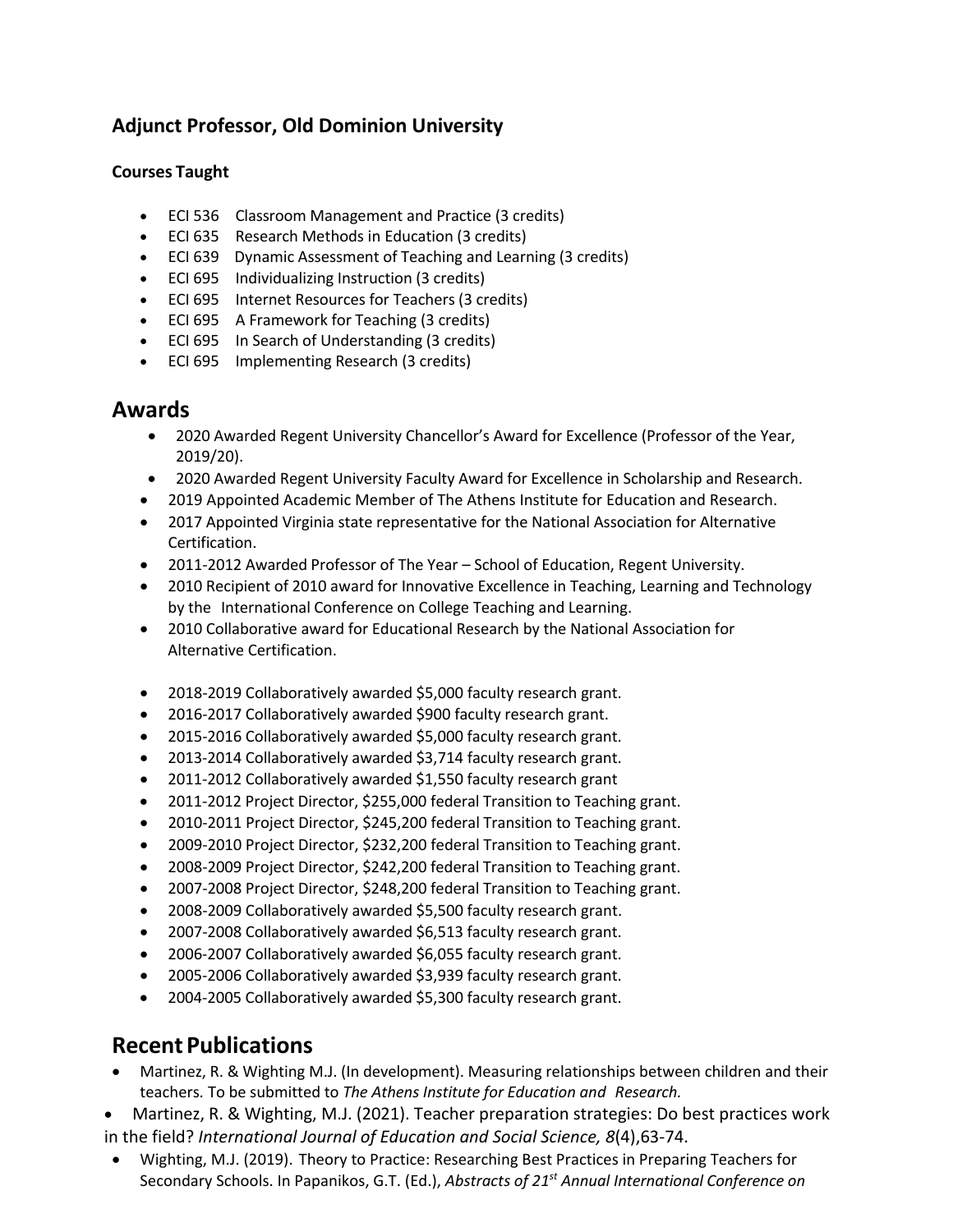*Education*. ISBN: 978-960-598-250-8. Available online at: <https://www.atiner.gr/abstracts/2019ABST-EDU.pdf>

- Wighting, M. J. & Derrick, M. G. (2019). A longitudinal evaluation of an alternative licensure preparation program. *International Journal of Education and Social Science, 6*(4), 1-7. Available online at:<http://www.ijessnet.com/wp-content/uploads/2019/05/1.pdf>
- Derrick, M.G. & Wighting, M.J. (2018). Cultural Awareness Research and Implications for Practice and Professional Development. In Peltz, D. (Ed.), *Multicultural Andragogy for Transformative Learning.* ISBN-13: 978-1522534747. Available online at: https://www.igiglobal.com/gateway/book/180990
- Wighting, M.J. (2017). Teacher preparation delivered online: Alleviating teacher shortages. *International Journal of Education and Social Science, 4*(7), 29-32. Available online at: http://www.ijessnet.com/wp-content/uploads/2017/08/4.pdf
- Wighting, M. J. & Christmann, E.P. (2016). The missing dimension: 3D brings science to life. *Science Scope: Journal of the National Science Teachers Association.* Available online at: <http://nstacommunities.org/blog/2016/07/15/3d-brings-science-to-life/>
- Wighting, M.J (Ed.). (2016). *We switched careers! Alternative licensure teachers' journey to the classroom*. Chesapeake, VA: Watertree Press LLC, ISBN: 978-0-9911046-8-0.
- Jordan, H., Hunter, E., Lee, I.C., Wighting, M. & Derrick, M.G. (2016). Tablet technology for educators. In *Proceedings of Global Learn 2016* (pp. 89-95). Association for the Advancement of Computing in Education (AACE).
- Rockinson-Szapkiw, A.J., Wendt, J., Wighting, M.J. & Nisbet, D.L. (2016). The predictive relationship among the CoI framework, teacher immediacy, perceived learning and online, graduate students' course grades*. The International Review of Research in Open and Distributed Learning.* Available online at: <http://www.irrodl.org/index.php/irrodl/article/view/2203/3733>
- Jordan H., Hunter, E., Douglas M., & Wighting M.J. (2015). Tablet technology in teacher preparation: A case study – the Nook initiative. *The Teacher Educators' Journal, 2015* 22-36. Available online at: <http://files.umwblogs.org/ateva.org/files/2009/05/04185224/The-Teacher->Educators-Journal-Fall\_Winter-2014\_2015.pdf
- Wighting, M.J. & Derrick, G. (2015). Relationships between sense of community and academic achievement: A comparison among teacher preparation candidates in an online program. In *Proceedings of Society for Information Technology & Teacher Education International Conference 2015* (pp. 3129-3134). Chesapeake, VA: Association for the Advancement of Computing in Education (AACE).
- Derrick, M. & Wighting, M.J. (2015). Student Achievement in Higher Education. In *Proceedings of Society for Information Technology & Teacher Education International Conference 2015* (pp. 1069- 1073). Chesapeake, VA: Association for the Advancement of Computing in Education (AACE).
- Wighting, M.J. (2014). Measuring learning among teacher preparation candidates*. US-China Education Review A, 4*(9) 646-650.
- Wighting, M. J., Nisbet, D.L., & Spaulding, L.S. (2013). Relationships among graduate students' sense of community, their perceived learning, and actual learning*. The International Journal of Assessment and Evaluation,20*(1), 25-32. Available online at: [http://ijlae.cgpublisher.com/product/pub.251/prod.22.](http://ijlae.cgpublisher.com/product/pub.251/prod.22)
- Wighting, M.J. (2013). Promise Partners. *Virginia Teacher,* March-April 2013, 6-8.
- Wighting, M.J. & Bowers, K. D. (2013). Old school vs. new school: iPads for iWight. *Virginia Teacher,* January - February 2013, 10-11.
- Nisbet, D.L., Wighting, M.J. & Rockinson-Szapkiw, A.J. (2013). Measuring sense of community and academic learning in graduate education. *The International Journal of Interdisciplinary Educational Studies,7*(1), 1-8. Available online at <http://ijiest.cgpublisher.com/product/pub.265/prod.3>
- Wighting, M.J. (2012). Principals we love: Exceeding expectations. *Virginia Teacher,* May-June 2012, 6-9.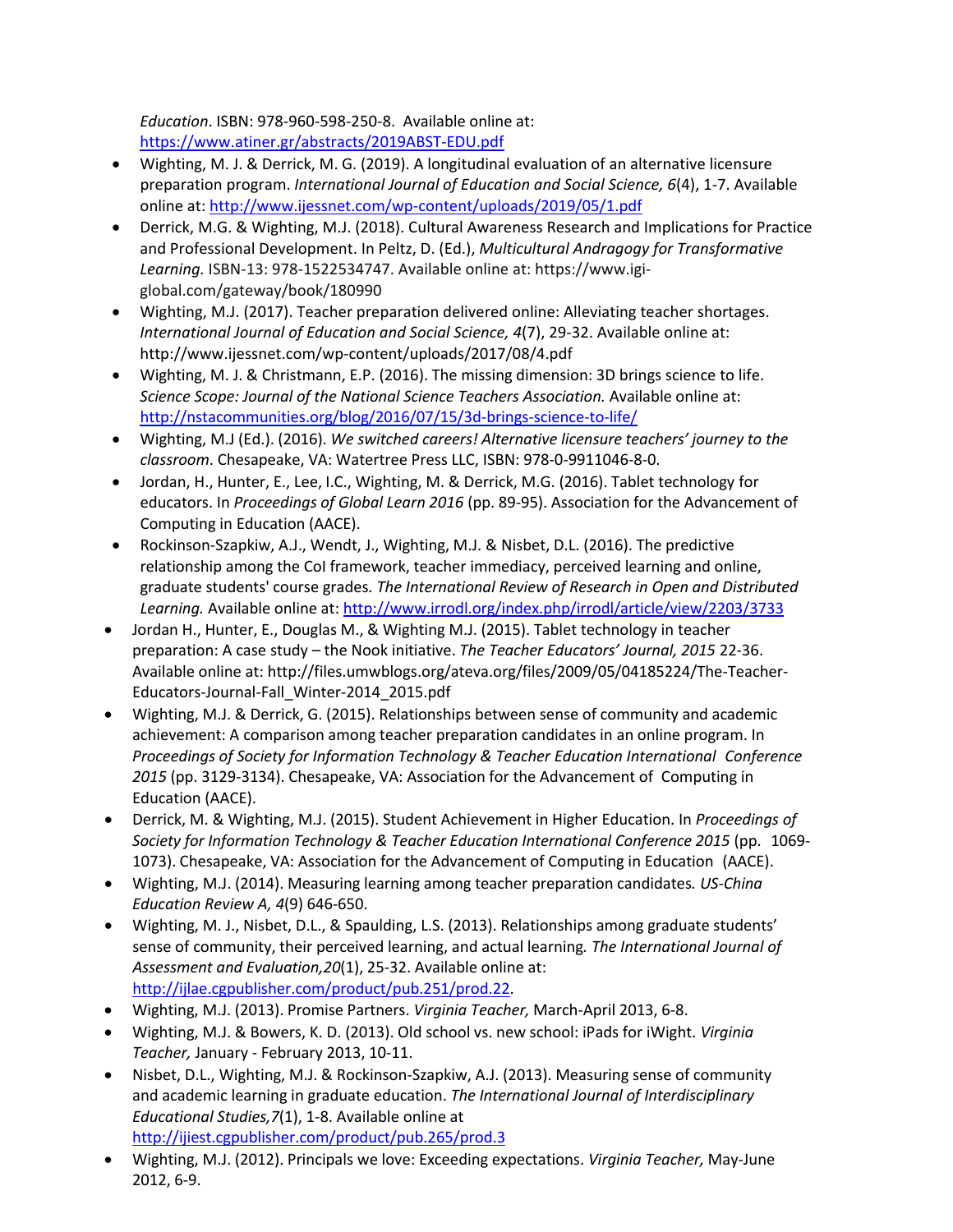- Wighting, M. J. & Derrick, M. G. (2012). Measuring perceived learning in higher education. In: F. Doyran (Ed.) *Research on Teacher Education and Training.* Athens Institute for Education and Research. ISBN: 978-960-9549-74-5.
- Wighting, M.J. (2011). Measuring sense of community and perceived learning among alternative licensure candidates. *Journal of the National Association for Alternative Certification, 6*(1), 4-12. Available online at <http://www.jnaac.org/jnaac/>
- Wighting, M. J., Nisbet, D.L., & Spaulding, L.S. (2011). Relationships between sense of community and perceived learning. *The International Journal of the Humanities(8)*8, 119-126. Available online at <http://ijh.cgpublisher.com/product/pub.26/prod.1901>
- Lucking, R.A., & Christmann, E.P. & Wighting, M.J. (2010). Hang up and learn: Cell phones in the science classroom. *Science Scope, Journal of the National Science Teachers Association,* 33(9), 82- 85.
- Wighting, M.J. & McKown, S. (2010). Following in the family footsteps. *Tidewater Teacher,* May-June 2010, 6-9.
- Lucking, R.A., & Christmann, E.P. & Wighting, M.J. (2010). Cell phones for science. *Science Scope: Journal of the National Science Teachers Association, 33*(5), 58-61.
- Tindall, E.R, Wighting, M. J., & Nisbet, D.L. (2010). Beyond the classroom: The
- summer language camp phenomenon. In: M. Dantas-Whitney & S. Rilling (Eds) Authenticity in the classroom and beyond: Children and adolescent learners. TESOL Classroom Practice Series.
- Schuette, C.T., Wighting, M.J., Spaulding, L.S., Ponton, M.K., & Betts, A.L. (2009). Factors that influence teachers' views on standardized tests. *The Teacher Educators' Journal,17,* 27-40.
- Lucking, R. A., Wighting, M. J., & Christmann, E. P. (2009). Podcasts and blogs to the classroom. *Science Scope: Journal of the National Science Teachers Association*, *33*(3), 64-67.
- Wighting, M.J. & McKown, S. (2009). Recession proof teaching: Every cloud has a silver lining. *Tidewater Teacher,* September-October 2009, 8-11.
- Wighting, M. J., Nisbet, D.L., & Spaulding, L.S. (2009). Relationships between sense of community and academic achievement: A comparison among high school students. *The International Journal of the Humanities*, *[7](http://ijh.cgpublisher.com/product/pub.26/prod.1530)*(3), 63-72*.* Available online a[t](https://owa.regent.edu/owa/redir.aspx?C=121e4b4742f249a885de61cc617d59db&URL=http%3a%2f%2fijh.cgpublisher.com%2fproduct%2fpub.26%2fprod.1588)  [http://ijh.cgpublisher.com/product/pub.26/prod.1588](https://owa.regent.edu/owa/redir.aspx?C=121e4b4742f249a885de61cc617d59db&URL=http%3a%2f%2fijh.cgpublisher.com%2fproduct%2fpub.26%2fprod.1588)
- Wighting, M.J. & Liu, J. (2009). Relationships between sense of community and religious commitment among students in Christian high school. *Journal of Research on Christian Education,18*(1), 56-68. Available online at <http://dx.doi.org/10.1080/10656210902751834>
- Wighting, M.J. (2009). How to thrive in the first year of teaching. *Tidewater Teacher,* May-June 2009, 6-8.
- Lucking, R. A., Wighting, M. J., & Christmann, E. P. (2009). TeacherTube for science. *Science Scope: Journal of the National Science Teachers Association*, *32*(1), 32-35.
- Rovai, A. P., Wighting, M. J., Baker, J. D., & Grooms, L. D. (2008). Development of an instrument to measure perceived cognitive, affective, and psychomotor learning in traditional and virtual higher education classroom settings. *Internet and Higher Education, 11*(3). Available online at [http://dx.doi.org/10.1016/j.iheduc.2008.10.002.](http://dx.doi.org/10.1016/j.iheduc.2008.10.002)
- Wighting, M. J., Nisbet, D.L., Liu, J. & Martins, P.F. (2008). Relationships between sense of community and religious commitment: An international comparison among high school students. *The International Journal of the Humanities, 15*(5), 29-36.
- Wighting, M. J., Liu, J., & Rovai, A. P. (2008). Distinguishing sense of community and motivation characteristics between online and traditional college students. *Quarterly Review of Distance Education, 9*(3), 285-295.
- Lucking, R.A., Christmann, E.P. & Wighting, M.J. (2008). Make your own mashup maps. *Science Scope: Journal of the National Science Teachers Association, 31*(8), 58-61.
- Rovai, A. P., Gallien, L. B., Jr., & Wighting, M. J. (2008). Graduate student academic achievement and learning style preferences: A case study comparison of graduate students with undergraduate degrees from predominantly white and historically Black colleges and universities. *Journal on Excellence in College Teaching, 19* (2&3), 221-239.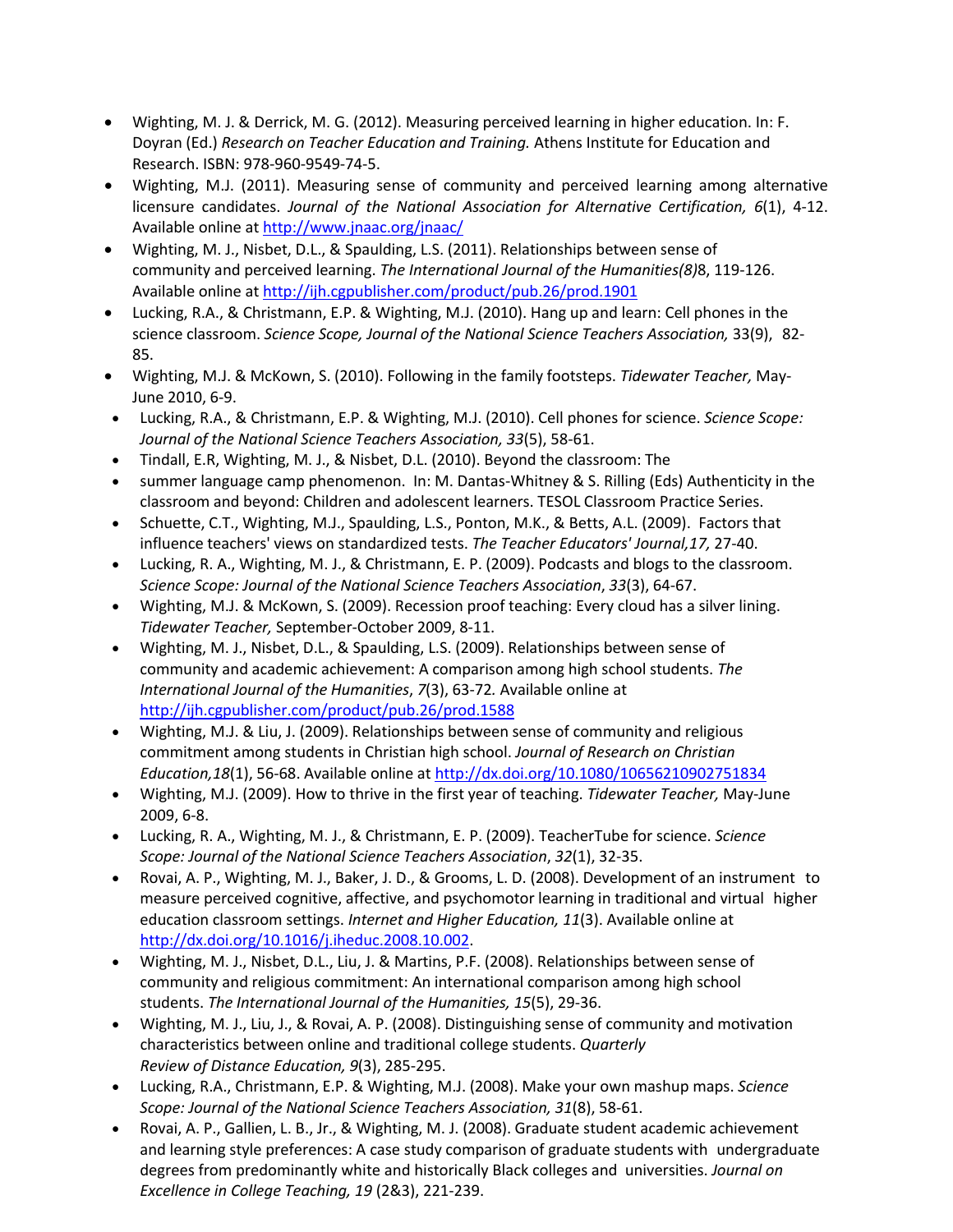- Wighting, M.J. (2007). Planting seeds for success. *Tidewater Teacher,* Sep-Oct 2007, 8-11.
- Lucking, R. A., Wighting, M. J., & Christmann, E. P. (2007). Electronic Bulletin Boards and Digital Student Groups. *Science Scope: Journal of the National Science Teachers Association*, *30* (8), 52- 56.
- Wighting, M. J., Lucking, R. A., & Christmann, E. P. (2007). In the eye of all beholders. *Science Scope: Journal of the National Science Teachers Association, 30* (7), 80-81.
- Rovai, A. P., Ponton, M. K., Wighting, M. J., & Baker, J. D. (2007). A comparative analysis of student motivation in traditional and online courses. *International Journal on E-Learning, 6*(3), 413-432.
- Wighting, M. J. (2006). Effects of computer use on high school students' sense of community. *The Journal of Educational Research*, *99* (6), 371-379.
- Wighting, M. J., Lucking, R. A., & Christmann, E. P. (2006). Chapters 10, 11, 14 & 17. In E.P. Christmann (Ed.), *Technology-based inquiry for middle school*. Arlington, VA: NSTA Press. ISBN: 0- 87355-266-0.
- Wighting, M. J., Lucking, R. A., & Christmann, E. P. (2006). Homework helpers. *Science Scope: Journal of the National Science Teachers Association*, 29 (3), 76-77.
- Lucking, R.A., & Christmann, E.P. & Wighting, M.J. (2006). Wordsmiths on the web. *Science Scope: Journal of the National Science Teachers Association*, 29 (7), 70-71.
- Wighting, M. J., Lucking, R. A., & Christmann, E. P. (2006). Exploring Earth's Oceans. *Science Class: Online Journal of the National Science Teachers Association*. Available at [http://science.nsta.org/enewsletter/2006-08/member\\_middle.htm.](http://science.nsta.org/enewsletter/2006-08/member_middle.htm)
- Wighting, M. J., Nisbet, D.L., & Tindall, E.R. (2005). Exploring a summer English language camp experience in China: A descriptive case study. *The Asian EFL Journal, 7* (4). Available at [http://www.asian-efl-journal.com/December\\_05\\_mw&dn&et.php.](http://www.asian-efl-journal.com/December_05_mw%26dn%26et.php)
- Rovai, A. P., Gallien, L. B., Jr., & Wighting, M. J. (2005). Cultural and interpersonal factors affecting African American academic performance in higher education: A review and synthesis of the research literature. *Journal of Negro Education, 74* (3), 359-370.
- Wighting, M. J., Lucking, R. A., & Christmann, E. P. (2005). In flight, online. *Science Scope: Journal of the National Science Teachers Association, 28* (10), 20-22.
- Rovai, A. P., Wighting, M. J., & Liu, J. (2005). School climate: Sense of classroom and school communities in online and on-campus higher education courses. *Quarterly Review of Distance Education, 6* (4), 361-374.
- Wighting, M. J., Lucking, R. A., & Christmann, E. P. (2005). Viewing volcanoes. *Science Scope: Journal of the National Science Teachers Association, 28* (3), 54-56.
- Rovai, A. P., & Wighting, M. J. (2005). Feelings of alienation and community among higher education students in a virtual classroom. *Internet and Higher Education, 8* (2), 97-110. Available at [www.regent.edu/acad/schedu/pdfs/feelings\\_of\\_alienation\\_and\\_community.pdf.](http://www.regent.edu/acad/schedu/pdfs/feelings_of_alienation_and_community.pdf)
- Rovai, A. P., Wighting, M. J., & Lucking, R. (2004). The Classroom and School Community Inventory: Development, refinement, and validation of a self-report measure for educational research. *Internet and Higher Education, 7* (4), 263-280. Available at [www.regent.edu/acad/schedu/pdfs/classroom\\_school\\_community.pdf.](http://www.regent.edu/acad/schedu/pdfs/classroom_school_community.pdf)
- Wighting, M. J., Lucking, R. A., & Christmann, E. P. (2004). Underwater web work. Science Scope: *Journal of the National Science Teachers Association, 27* (8), 46-47.
- Wighting, M. J., Lucking, R. A., & Christmann, E. P. (2004). The latest in handheld microscopes. *Science Scope: Journal of the National Science Teachers Association, 27* (6), 58-61.
- Wighting, M. J., Lucking, R. A., & Christmann, E. P. (2004). Up-to-the-minute meteorology. *Science Scope: Journal of the National Science Teachers Association, 27* (5), 44-46.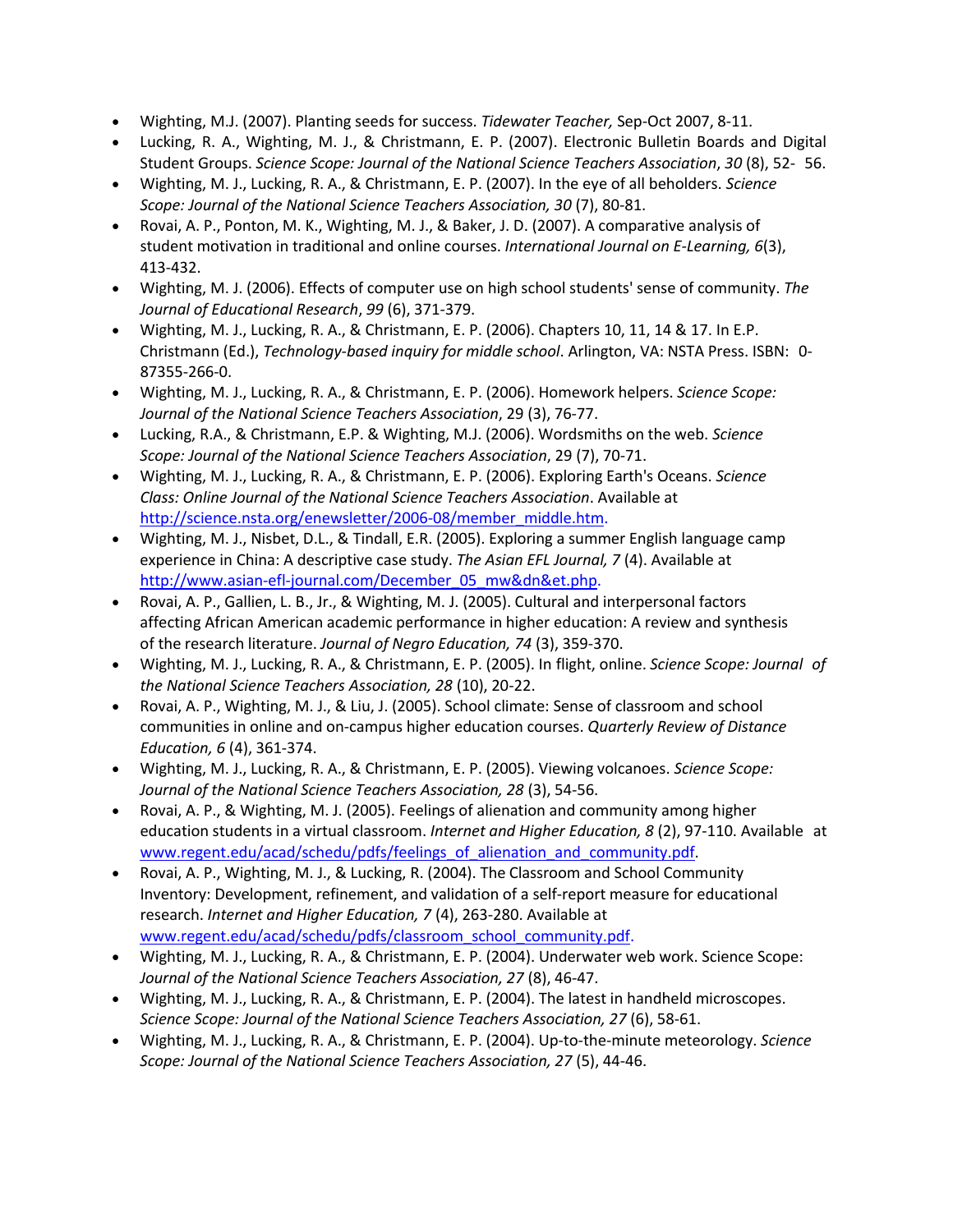# **Recent Presentations**

- Wighting M.J. & Martinez, R. *Measuring relationships between children and their teachers.* 24th Annual International Conference on Education. To be held May 16-19, 2022 in Athens.
- Wighting, M.J. (2019, April). *Theory to practice: Researching best practices in preparing teachers for secondary schools.* 21st Annual International Conference on Education, Athens, Greece.
- Wighting M.J. & Martinez, R. (2019, March). *Alternative licensure teacher preparation strategies: Does theory align with practice?* Annual Conference of National Association for Alternative Certification, Washington, DC.
- Wighting, M.J. & Derrick, M.G. (2018, April). *An update on effectiveness of online preparation of alternative licensure teachers*. Annual Conference of National Association for Alternative Certification, Las Vegas, NV.
- Wighting M.J. & Derrick, M.G. (2017, April). *Teacher preparation delivered online: Measuring alumni effectiveness and retention*. 10th Annual International Conference on Mediterranean Studies, Athens, Greece.
- Derrick, M.G. & Wighting M.J. (2017, March). *Cultural Awareness: Research and Implications for Practice and Professional Development with Virginia Career Switchers.* Annual Conference of National Association for Alternative Certification, San Antonio, TX.
- Jordan, H.M., Hunter, E., Lee, I.C., Wighting, M.J., & Derrick, M.G. (2016, April). *Tablet Technology for Educators*. Global Learn 2016, Limerick, Ireland.
- Wighting M.J., Derrick M.G., & Jordan, H. M. (2016, March). *Still teaching…and effectively? An investigation into retention rates and teaching success of Career Switcher alumni*. Conference of Virginia Association of Colleges for Teacher Preparation, Roanoke, VA.
- Jordan, H. M., Hunter, E., Lee, I, C., Wighting M.J. & Derrick M.G. (2016, March). *Increasing intentionality: Tablet technology in teacher preparation*. Conference of Virginia Association of Colleges for Teacher Preparation, Roanoke, VA.
- Derrick, M.G. & Wighting M.J. (2016, March)*. Alternative licensure teachers: Impact on children's learning plus retention rates*. Annual Conference of National Association for Alternative Certification, New Orleans, LA.
- Derrick, M.G. & Wighting, (2015, March). *Student Achievement in Higher Education.* Society for Information Technology & Teacher Education International Conference, Las Vegas, Nevada.
- Wighting, M.J. & Derrick, M.G. (2015, March). *Relationships between sense of community and academic achievement: A comparison among teacher preparation candidates in an online program*. Society for Information Technology & Teacher Education International Conference, Las Vegas, Nevada.
- Derrick, M.G., Wighting, M.J. & Jordan, H. (2014, June*). Bridging the Theory to Practice Gap with Adult Learners in the Online Environment*. The 2014 Teaching Professor Annual Conference, Boston, MA.
- Wighting, M.J. & Derrick, M.G. (2014, March). *Switching Successfully? An Investigation into Alumni Career Switchers' Performance and Retention In The Teaching Profession*. 25th International Conference on College Teaching and Learning, Ponte Vedra Beach, FLA.
- Derrick, M.G. & Wighting, M.J. (2013, September). *Understanding culture in the development of online programs*. NUTN Network 2013 Conference, Albuquerque, NM.
- Wighting, M. J., Nisbet, D.L., & Spaulding, L.S. (2013, July). *Relationships among graduate students' sense of community, their perceived learning, and actual learning*. 20th International Conference on Learning, Rhodes, Greece.
- Wighting, M.J., Derrick, M.G., & Spruce, R.S. (2012, October). *Measuring sense of community and student motivation in an online teacher preparation program*. E-Learn 2012 - World Conference on E-Learning in Corporate, Government, Healthcare, and Higher Education, Montreal Canada.
- Wighting, M.J. & Derrick, M.G. (2012, September). *Measuring sense of community and student motivation in a transition to teaching program*. NUTN Network 2012 Conference, Kansas City, MO.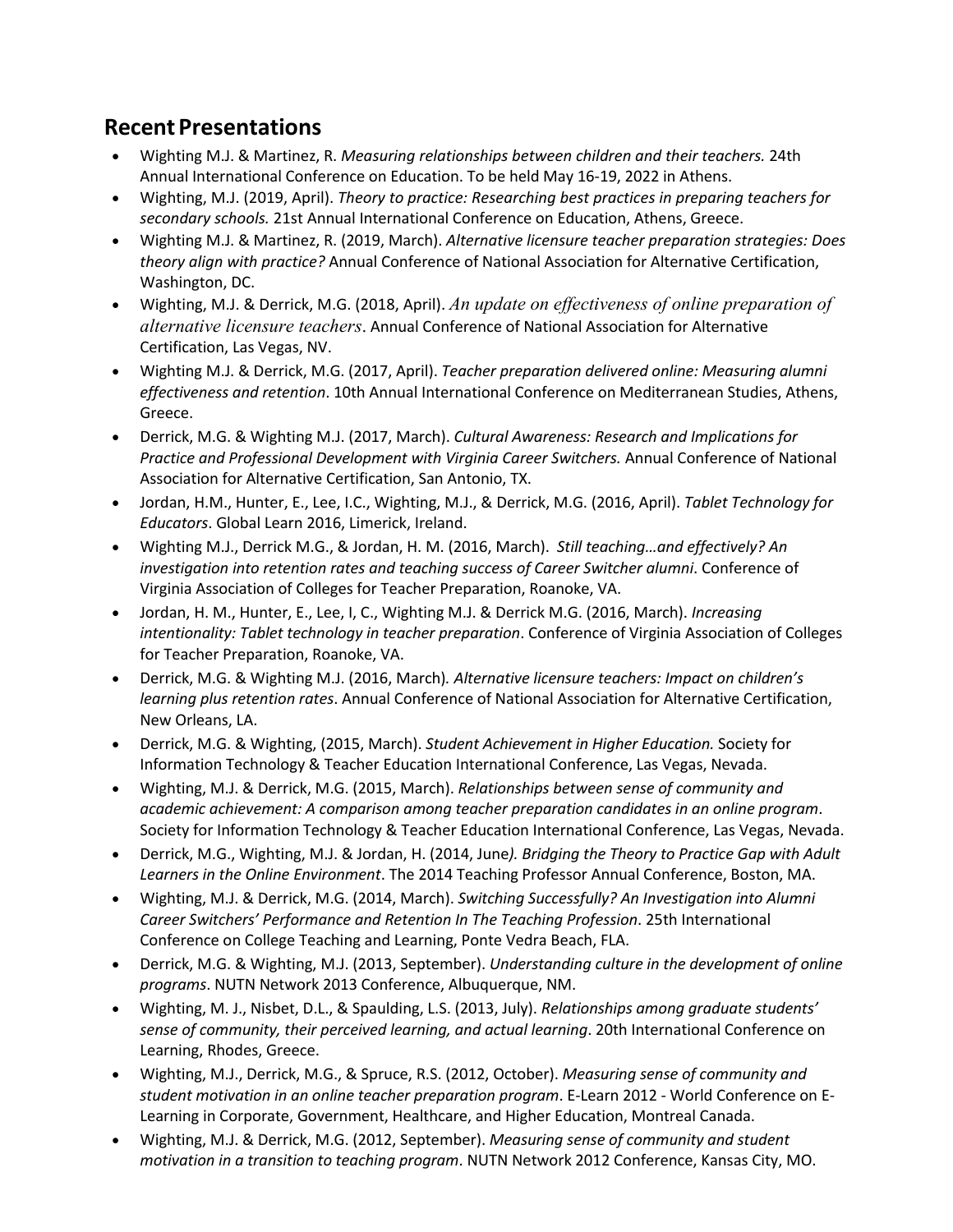- Wighting, M.J. & Derrick, M.G. (2011, May). *Measuring perceived learning in higher education.*13th Annual International Conference on Education, Athens, Greece.
- Wighting, M.J. & Derrick, M.G. (2010, October). *Measuring perceived learning and learning assessed by grades.* 59th International Conference of the American Association for Adult & Continuing Education, Clearwater, FLA.
- Derrick, M.G. & Wighting, M.J. (2010, October). *Development of Autonomous Learners in an Online Ed.D. Program.* 59th International Conference of the American Association for Adult & Continuing Education, Clearwater, FLA.
- Lucking, R.A., Wighting, M.J., Perron, N., & Derrick, M.G. (2010, October). *Questions of Academic Rigor and Workload Relative to Perceived Learning in Three Learning Venues*. E-Learn 2010, Orlando, FLA.
- Wighting, M. J., Lucking, R. A., & Christmann, E. P. (2010, April). *Measuring perceived learning: A comparison among students in three institutions of higher education*. 21st International Conference on College Teaching and Learning, Ponte Vedra Beach, FLA.
- Wighting, M.J. & Derrick, M.G. (2010, January). *Switching Away from the 20th Century.* National Association for Alternative Certification 20<sup>th</sup> Annual Conference, Summerlin, NV.
- Derrick, M.G. & Wighting, M.J. (2010, January). *Teacher motivation and orientation for teaching: A comparison between teachers preparing for alternative certification and teachers preparing for traditional licensure.* National Association for Alternative Certification 20th Annual Conference, Summerlin, NV.
- Wighting, M.J. (2009, November). *Measuring sense of community and perceived learning among adults in an alternative teaching licensure pro*gram. 58th International Conference of the American Association for Adult & Continuing Education, Cleveland, Ohio.
- Wighting, M. J. & Nisbet, D. L. (2009, June). *Sense of community and academic achievement: A comparison among high school students.* 7th International Conference on New Directions in the Humanities, Beijing, China.
- Schuette, C. T., Wighting, M. J., Spaulding, L. S., Ponton, M. K., & Betts, A. L. (2009,February). *Factors which contribute to positive teacher views of standardized tests*. New Mexico Higher Education Assessment and Retention Conference, Albuquerque, New Mexico.
- Wighting, M. J. & Nisbet, D. L. (2009, February). *Sense of community and academic achievement.* Conference of the Association of Teacher Educators, Dallas, Texas.
- Wighting, M.J. (2008, November). *The challenges of switching career to schoolteacher with an online delivery of just five courses!* E-Learn 2008 - World Conference on E-Learning in Corporate, Government, Healthcare, and Higher Education, Las Vegas, Nevada.
- Lucking, R. A. & Wighting, M. J. (2008, October). *Ethnic identification and learning preferences of minority students*. American Association for Teaching and Curriculum, Austin, Texas.
- Wighting, M. J. & Nisbet, D. L. (2008, October). *School community and religious commitment: Interactions in Christian high schools*. Annual Convention of Florida Association of Christian Colleges and Schools, Orlando, Florida.
- Wighting, M. J., Nisbet, D. L., Martins, P. F. & Jing, L. (2008, June). *Community and commitment in the school environment.* 2º Congresso Internacional de Educação, São José, Brazil.
- Nisbet, D. L. & Wighting, M. J. (2008, June). *Community and commitment: How social dynamics may affect the learning process for high school students*. The Fifteenth International Conference on Learning, Chicago, Illinois.
- Lucking, R. A., Wighting, M. J., & Christmann, E. (2007, October). *The myth of the negative influence of convenience on students' assessment of their online learning*. E-Learn 2007: World